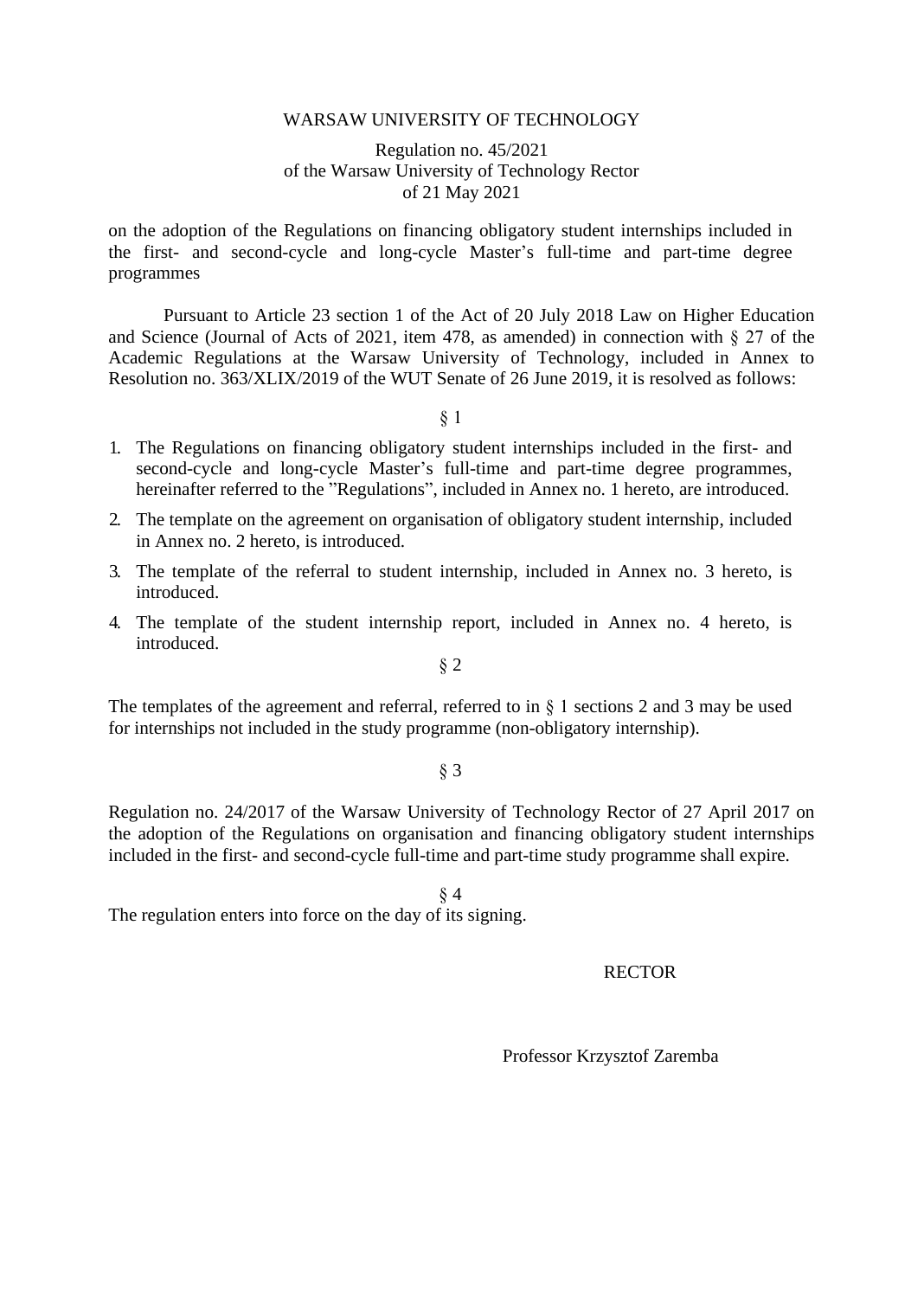# **Regulations on organisation and financing obligatory student internships included in the first- and second-cycle and long-cycle Master's full-time and part-time degree programmes**

## § 1

The regulations determine the rules of organisation and financing of obligatory student internships included in the study programmes laid down by the WUT Senate.

# § 2

- 1. Student internships may be completed at the University or with external entities.
- 2. Student internships are completed on the basis of an agreement concluded between heads of WUT basic organizational units and the student who participates in the internship or between WUT – the organizational unit, an external entity and the student and on the basis of an individual referral.
- 3. If the student during the internship has entered a job contract, an internship contract or a contract of mandate with the external entity, the conclusion of the agreement between WUT – the basic organizational unit and the external entity is not required.
- 4. The student may apply for a credit for the internship which is being completed at the chosen external entity in Poland or abroad on the basis of:
	- 1) programme of the internship approved by the proxy for student internships;
	- 2) internship report;
	- 3) certificate on completion of the internship, issued by the entity where the internship was completed.

## § 3

- 1. The head of the basic organisational unit may appoint a proxy for student internships to supervise the organisation and completion of internships. If the proxy may not be appointed, their tasks shall be performed by the relevant vice-dean.
- 2. The tasks of the proxy for internships shall include, in particular:
	- 1) drawing up a timetable of student internships;
	- 2) supporting internship supervisors in organisation of student internships;
	- 3) publishing on the website of the basic organizational unit a current offer of obligatory internships and presenting to students the university database of employees with the database of offers and addresses of external entities run by the Warsaw University of Technology Careers' Office;
	- 4) organising annual student meetings to present the rules of organisation of student internships;
	- 5) cooperating with external entities where students complete their internships;
	- 6) cooperating with the Student Affairs Office to make financial settlements of the costs related to organisation of obligatory student internships.
- 3. At the request of the proxy for student internships, the head of the basic organisational unit shall appoint internship supervisors from among academic teachers of the organisational unit.
- 4. The tasks of the internship supervisor shall include, in particular:
	- 1) drawing up detailed programmes of obligatory student internships;
	- 2) preparing internship referrals for students;
	- 3) informing students about the rules of financial support for internships;
	- 4) collecting and forwarding to the Bursar's Proxy in the relevant organizational unit,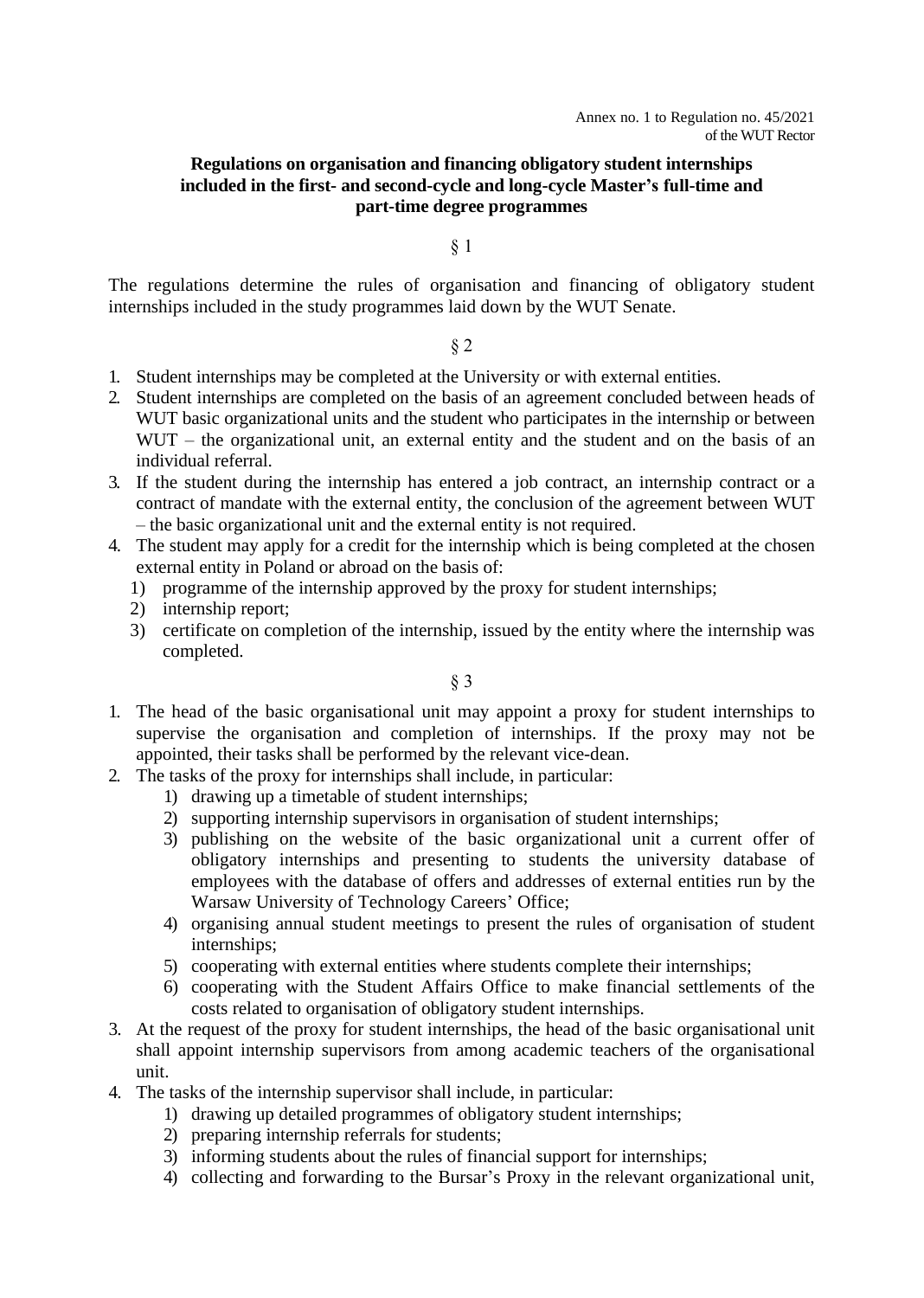documents for financial settlement of the costs of internships;

- 5) settlement of the internship in terms of their academic completion at the end;
- 6) supervising the student's internship;
- 7) awarding credit for the internship, making entries in student record books and in semester grade registers.
- 5. In special cases, the proxy for internships may perform the role of the internship supervisor.

# § 4

- 1. The costs of organisation and completion of internships borne by the University include, in particular, the costs of delegation of staff, remuneration of the proxy for internships and internship supervisors, transport of equipment, costs of equipment.
- 2. The costs of internships shall be settled pursuant to the stipulations of the Regulation of the Warsaw University of Technology Rector on drawing up accounting documents, controlling their flow and storing them at the Warsaw University of Technology.
- 3. The costs of internships should be covered by the head of the basic organisational unit from the funds allocated for teaching tasks of the unit.
- 4. Students who complete the internship away from their place of residence and the seat of the University may apply for financial support towards the costs of accommodation and travel they have paid and documented. The rules of providing financial support shall be laid down by the head of the basic organisational unit upon consultation with the Student Union Board of the unit.
- 5. The amount of financial support for accommodation during obligatory student internships shall be laid down at the amount no greater that the fee for a double room in the most expensive University hall of residence laid down pursuant to the University internal regulations, within the period of the internship.
- 6. The student who was awarded credit for internship pursuant to  $\S$  2 section 4 shall not be entitled to financial support.
- 7. Prior to the internship, the student shall take out accident insurance for the period of the internship.

§ 5

- 1. Payments for students who were awarded financial support shall be made by the Bursar's Office on the basis of lists of payments issued by the dean's office or college office upon the completion of the internship. The lists shall be verified in formal terms by the Student Affairs Office.
- 2. The financial settlement related to obligatory student internships should be completed by 30 November every year.
- 3. The annual report on obligatory student internships shall be drawn up by the Student Affairs Office on the basis of information collected from basic organisational units.
- 4. Spending of the funds of the basic organisational unit on financing student internships shall be supervised by the head of the unit.

### § 6

To all matters not settled herein, the internal regulations of the Warsaw University of Technology and generally binding legal regulations shall apply.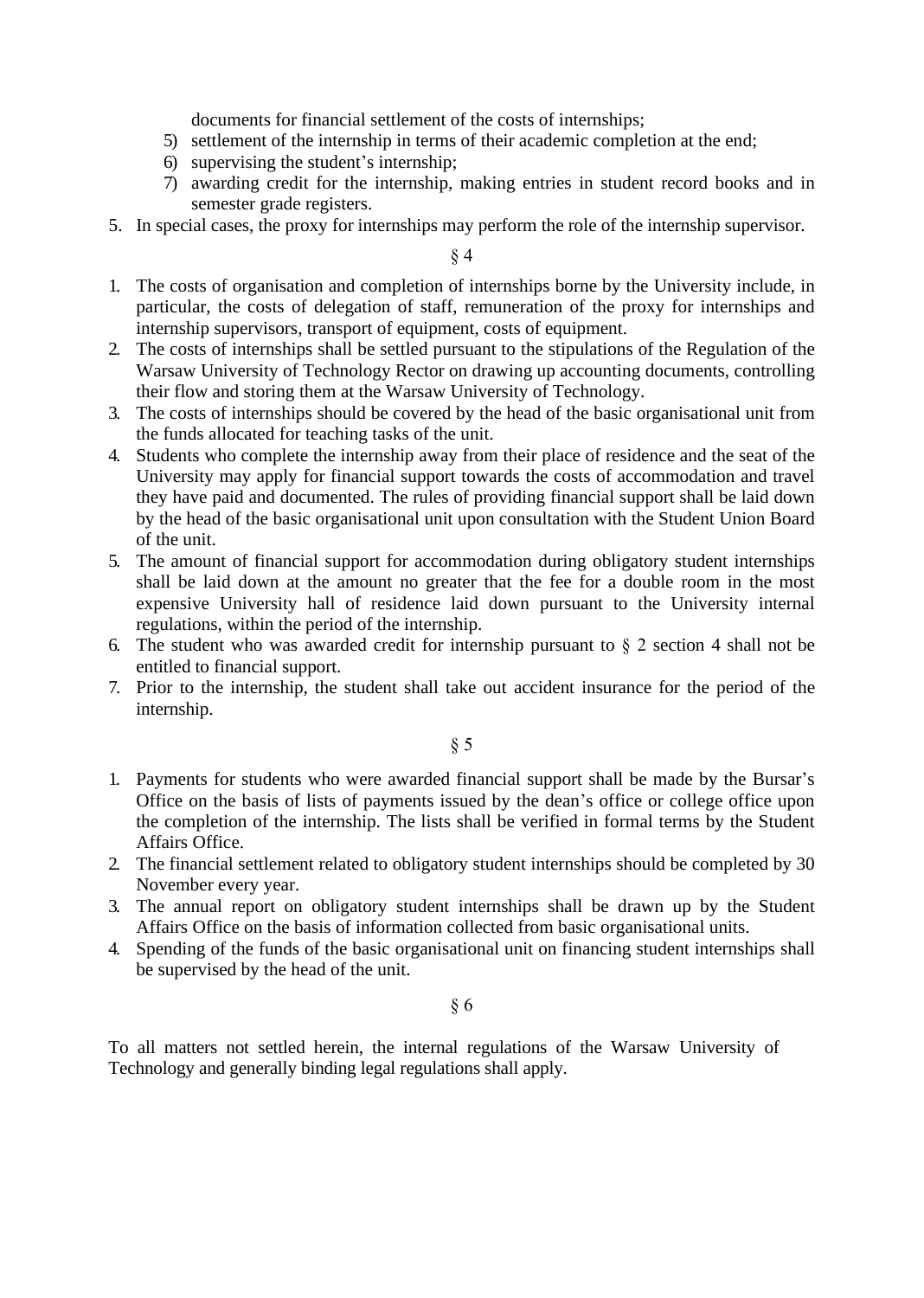Annex no. 2 to Regulation no. 45/2021 of the WUT Rector

# **AGREEMENT No. / unit code / year ON ORGANISATION OF OBLIGATORY STUDENT INTERNSHIP**

concluded in Warsaw on .....................................

#### between:

Warsaw University of Technology – Faculty of........................................................ /"WUT organisational unit"\*, hereinafter referred to as the "University", represented by the Faculty Dean/……

and

|  |  |  |  |  | referred to as the "External Entity"/"WUT organisational unit"*, represented by |  |  |  |  |
|--|--|--|--|--|---------------------------------------------------------------------------------|--|--|--|--|
|  |  |  |  |  |                                                                                 |  |  |  |  |

and

| hereinafter referred to as the "Internship Participant". |  |
|----------------------------------------------------------|--|

### § 1

| 1. Pursuant to the terms and conditions included herein, the External Entity/WUT |  |                       |  |                 |  |  |
|----------------------------------------------------------------------------------|--|-----------------------|--|-----------------|--|--|
| organisational unit <sup>*</sup> shall take on the Internship Participant        |  |                       |  |                 |  |  |
|                                                                                  |  |                       |  |                 |  |  |
| (student's name and surname)                                                     |  |                       |  | (year of study) |  |  |
|                                                                                  |  |                       |  |                 |  |  |
|                                                                                  |  | (name of the faculty) |  |                 |  |  |
|                                                                                  |  |                       |  |                 |  |  |

- 2. In addition, the External Entity/WUT organisational unit\* shall:
	- 1) provide an appropriate work station, according to the internship programme;
	- 2) make the Internship Participant familiar with the company work regulations, health and safety regulations, fire safety regulations and regulations on protection of classified information as well as any other regulations necessary to complete the internship referred to in section 1;
	- 3) supervise the completion of the internship in substantative and organisational terms by the appointed internship coordinator.

§ 2

The Internship Participant shall be taken on the internship referred to in  $\S$  1 section 1 on the basis of an internship referral.

§ 3 The University/WUT organisational unit\* shall:

- 1) provide the External entity/WUT organisational unit\* with the internship goals and programme;
- 2) supervise the internship by the appointed internship supervisor;
- 3) upon the request of the External Entity/WUT organisational unit\*, withdraw the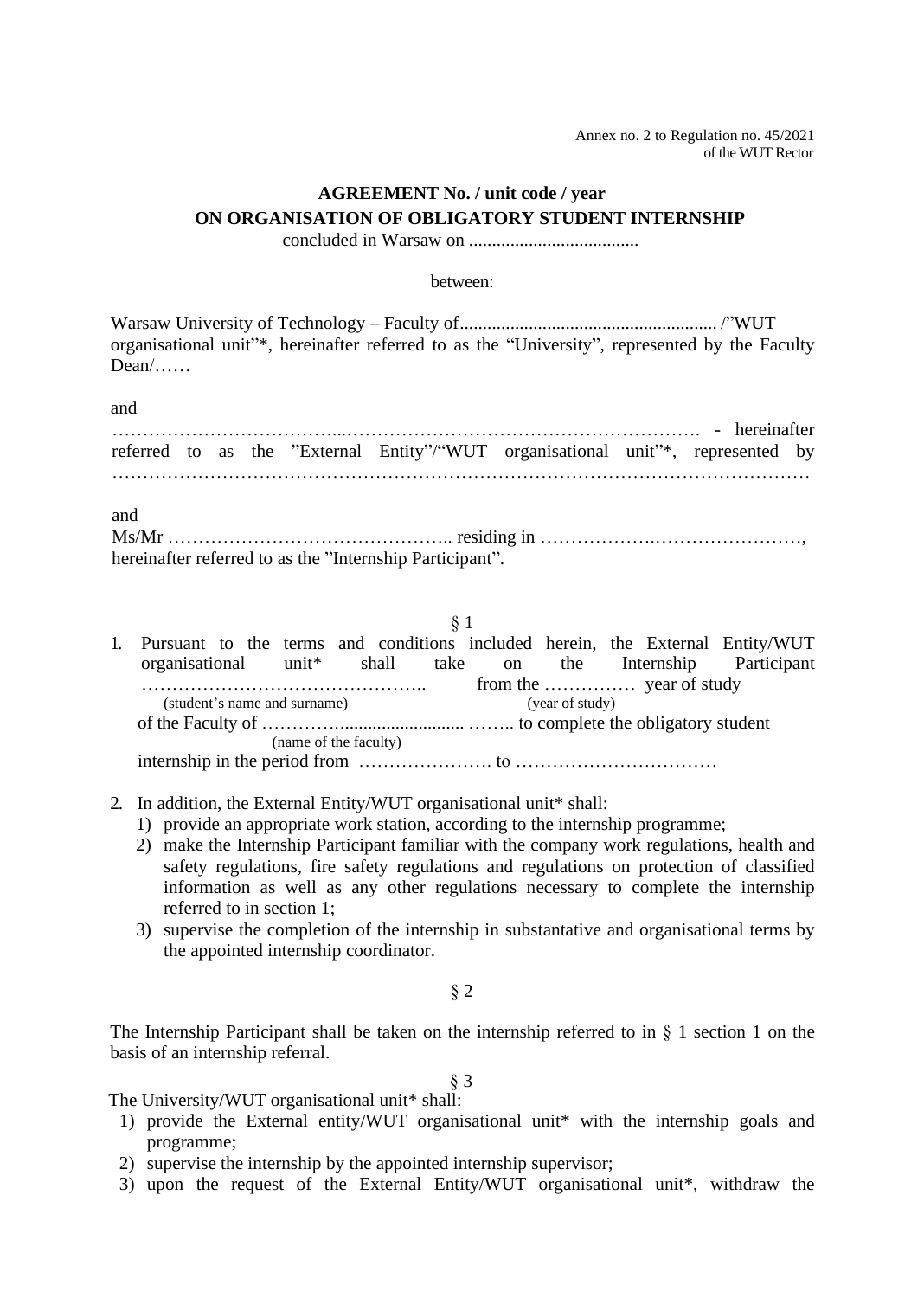Internship Participant if the Participant is in flagrant breach of work discipline;

4) provide the Internship Participant, in the form of a printout, with information on the university employee database run by the Warsaw University of Technology Careers' Office in order to invite the External Entity/WUT organisational unit\* to publish information about the company and include internship offers in future.

## § 4

The Internship Participant shall:

- 1) take up the internship in the company at the specified date, according to the determined internship programme and requirements laid down by the External Entity/WUT organisational unit\*;
- 2) comply with internship regulations and rules valid in the company related to work discipline, working hours, health and safety, fire safety regulations and any other legal regulations related to confidentiality;
- 3) attend the internship regularly and confirm attendance on the relevant list;
- 4) immediately inform the internship coordinator on absences and the reasons therefor;
- 5) immediately inform the internship supervisor on any irregularities in completion of the internship;
- 6) take out an accident insurance prior to the beginning of the internship;
- 7) submit an internship report;
- 8) inform the employer on the possibility of setting up the company profile in the University Database of Employers run by the Warsaw University of Technology Careers' Office on the website [www.bk.pw.edu.pl.](http://www.bk.pw.edu.pl/)

# § 5

The Internship Participant completing the internship with the External Entity/WUT organisational unit\* on the basis hereof shall not be entitled to remuneration. The student may receive remuneration from the External Entity on the basis of a separate contract.

# § 6

- 1. Detailed regulations on the organisation and completion of the internship shall be laid down by consultation between the parties hereto, prior to the beginning of the internship.
- 2. During the internship, the Internship Participant shall be a subordinate, in terms of work order and discipline, of the heads of the organisational unit of the External Entity/WUT organizational unit\* where the student is completing the internship.
- 3. The parties hereto shall appoint their representatives to complete tasks related to this agreement.

§ 7

- 1. To cooperation in terms of personal data protection related to the completion hereof, the generally binding legal regulations shall apply, in particular Regulation 2016/679 of the European Parliament and of the Council of 27 April 2016 on the protection of natural persons with regard to the processing of personal data and to the free flow of the data and repealing Directive 95/46/EC.
- 2. If personal data are provided in relation to the completion hereof, the Party receiving the personal data shall be the Administrator (of the personal data) and shall independently comply with the legal regulations in terms of personal data protection and shall be responsible for the provided personal data (as of the moment of their receipt).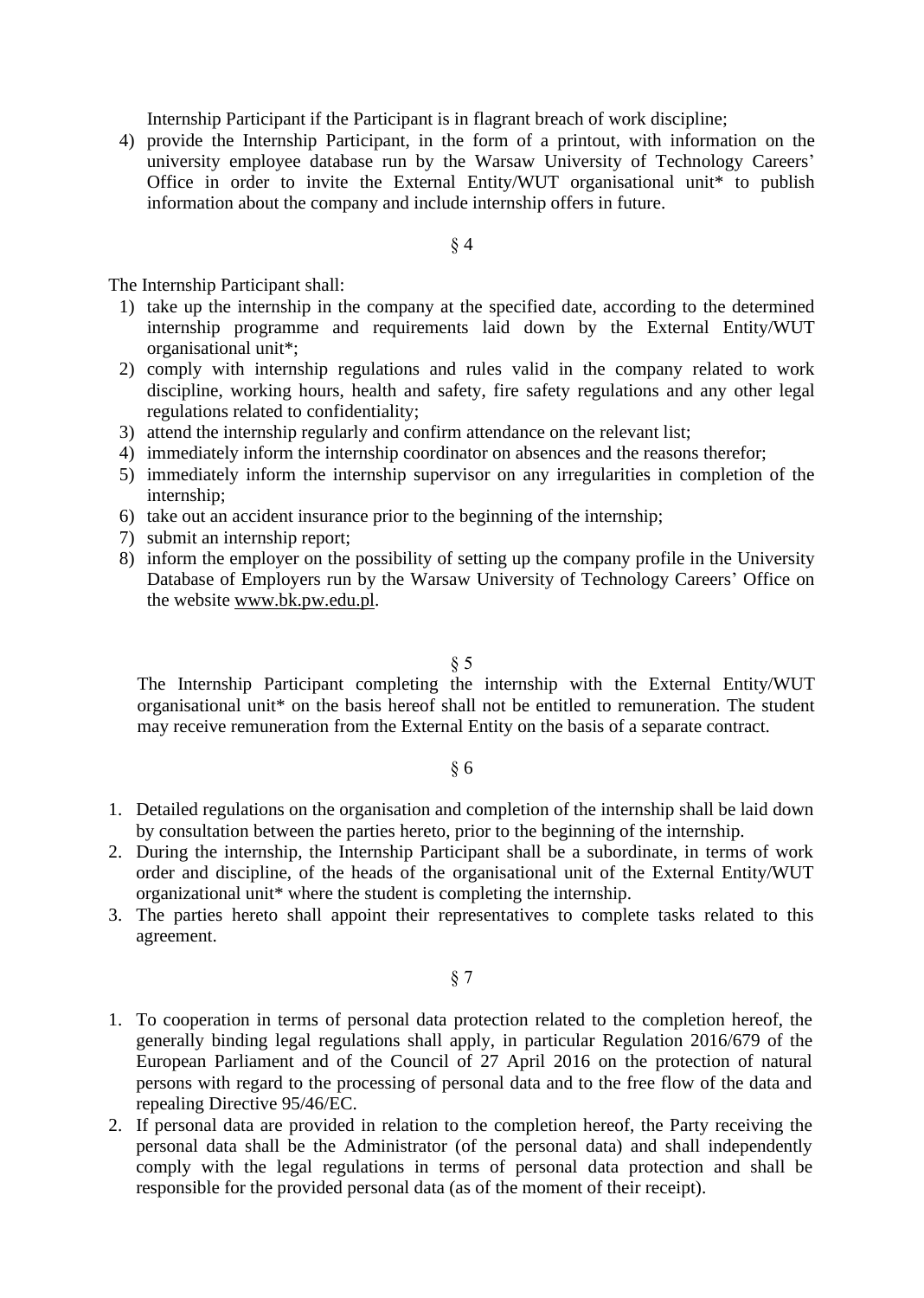3. Each Party hereto shall protect the personal data through relevant technical and organisational solutions required by legal regulations on personal data protection and shall be fully responsible for any damage related to the processing of personal data.

4. In connection with the completion of this Agreement, the Parties hereof shall mutually complete the information obligation (towards their employees completing this Agreement). The wording of the information clause used by the University shall be included in Annex no. 2 hereto, whereas the wording of the information clause used by the External Entity shall be included in Annex no. 3 hereto.

# § 8

To all matters not settled herein, the provision of the Civil Code shall apply.

§ 9

The Agreement has been made in three identical copies, one for each party.

### § 10

Any amendments hereto shall be null and void unless made in writing.

#### §11

The Agreement shall enter into force on the day of its signing.

External Entity /WUT organisational unit\* Internship Participant University – Faculty/WUT

organisational unit

List of annexes

Annex no. 1 – information clause of the University for the internship participant;

Annex no. 2 – information clause of the University for the external entity;

Annex no. 3 – information clause of the external entity.

\* delete as applicable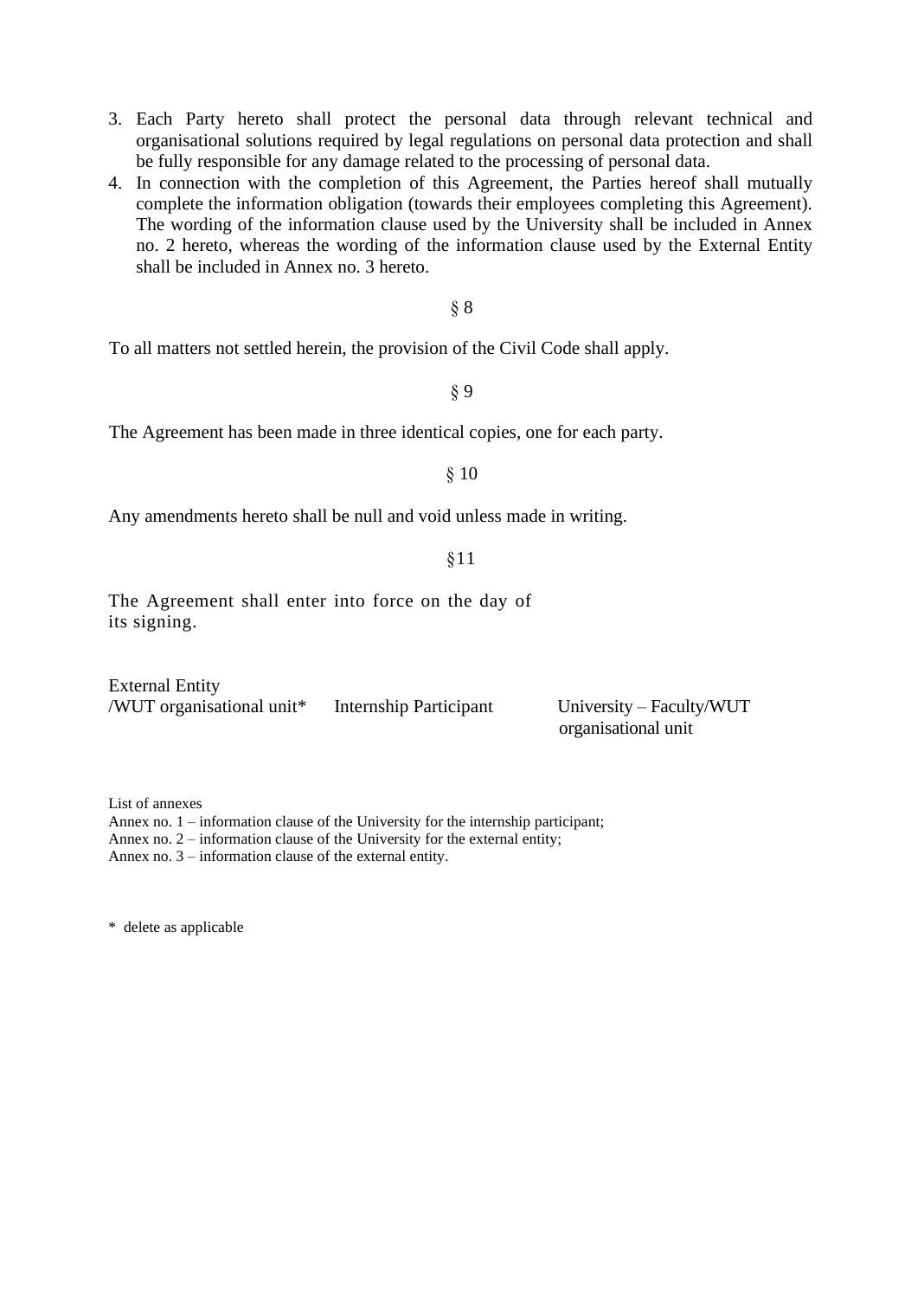# INFORMATION CLAUSE OF THE WARSAW UNIVERSITY OF TECHNOLOGY FOR THE INTERNSHIP PARTICIPANT

Pursuant to Art. 13 of Regulation 2016/679 of the European Parliament and of the Council of 27 April 2016 on the protection of natural persons with regard to the processing of personal data and to the free flow of the data and repealing Directive 95/46/EC (Journal of Laws EU L 119/1 of 4 May 2016), hereinafter referred to as GDPR, the Warsaw University of Technology hereby informs that:

- 1) The administrator of your personal data is the Warsaw University of Technology, with the official seat at pl. Politechniki 1, 00-661 Warsaw.
- 2) The administrator has appointed the Data Protection Inspector (DPI) to supervise the processing of personal data. The Inspector can be contacted at the email address: [iod@pw.edu.pl.](mailto:iod@pw.edu.pl)
- 3) The administrator shall process your personal data in the scope: name and surname, address.
- 4) Your personal data shall be processed by the administrator in order to complete the Agreement on organisation of obligatory student internship - the legal basis of the processing of your personal data is Art. 6 section 1 letter b of GDPR.
- 5) The Warsaw University of Technology has no intention of forwarding your data beyond the European Economic Area.
- 6) You are entitled to access your personal data and you have the right to correct the data, the right to demand to delete them, limit the processing of the data, the right to object to the processing of the data. Since the processing of your data is not based on your consent, you are not entitled to transfer the data.
- 7) Your personal data will not be made available to third parties (administrators) except for entities authorised in accordance with legal regulations.
- 8) Access to your personal data may be granted to entities (processing entities) which may be given tasks related to the processing of personal data by the Warsaw University of Technology.
- 9) The Warsaw University of Technology does not use towards you automated decision making tools, including profiling you.
- 10) Providing your personal data is not obligatory; however, unless you provide your personal data, you will not be able to participate in the completion of the Agreement on organisation of obligatory student internship.
- 11) Your personal data will be processed for the period under the Agreement and for the period necessary to secure possible claims.
- 12) You are entitled to make a complaint to the supervisory authority President of the Office for Personal Data Protection if you find that the processing of your personal data violates the provisions of the GDPR Regulation.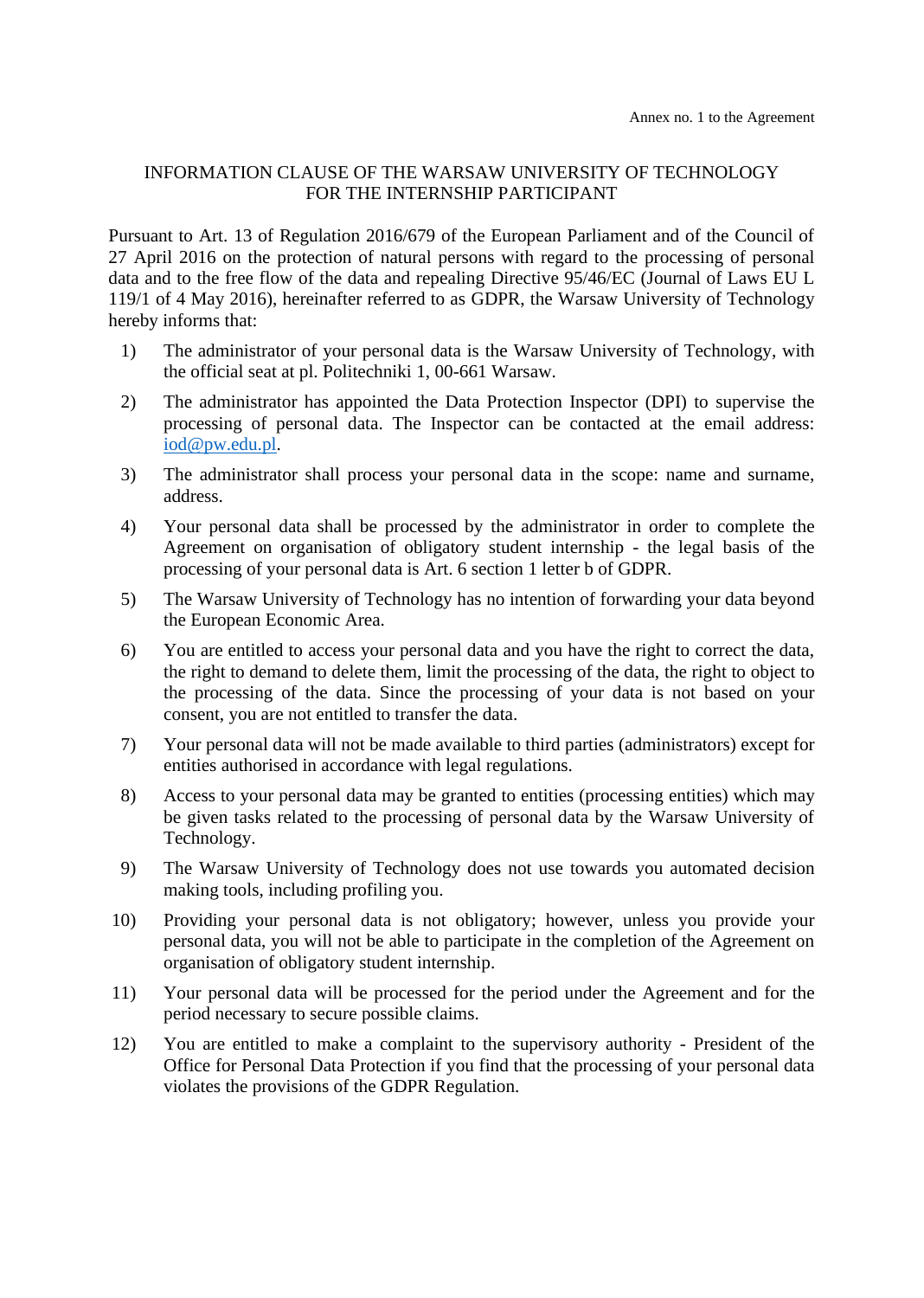# INFORMATION CLAUSE OF THE WARSAW UNIVERSITY OF TECHNOLOGY FOR THE EXTERNAL ENTITY

Pursuant to Art. 13 and 14 of Regulation 2016/679 of the European Parliament and of the Council of 27 April 2016 on the protection of natural persons with regard to the processing of personal data and to the free flow of the data and repealing Directive 95/46/EC (Journal of Laws EU L 119/1 of 4 May 2016), hereinafter referred to as GDPR, the Warsaw University of Technology hereby informs that:

- 1) The administrator of your personal data is the Warsaw University of Technology, with the official seat at pl. Politechniki 1, 00-661 Warsaw.
- 2) The administrator has appointed the Data Protection Inspector (DPI) to supervise the processing of personal data. The Inspector can be contacted at the email address: [iod@pw.edu.pl.](mailto:iod@pw.edu.pl)
- 3) The administrator shall process your personal data in the scope: name and surname, company email, company telephone number.
- 4) Your personal data shall be processed by the administrator in order to complete the Agreement on organisation of obligatory student internship - the legal basis of the processing of your personal data is Art. 6 section 1 letter f of GDPR.
- 5) The Warsaw University of Technology has no intention of forwarding your data beyond the European Economic Area.
- 6) You are entitled to access your personal data and you have the right to correct the data, the right to demand to delete them, limit the processing of the data, the right to object to the processing of the data. Since the processing of your data is not based on your consent, you are not entitled to transfer the data.
- 7) Your personal data will not be made available to third parties (administrators) except for entities authorised in accordance with legal regulations.
- 8) Access to your personal data may be granted to entities (processing entities) which may be given tasks related to the processing of personal data by the Warsaw University of Technology.
- 9) The Warsaw University of Technology does not use towards you automated decision making tools, including profiling you.
- 10) Your personal data were provided directly by you or an entity which you represent. If the personal data are obtained directly from you, providing your personal data is voluntary; however, unless you provide your personal data, you will not be able to participate in the completion of the Agreement on organisation of obligatory student internship.
- 11) Your personal data will be processed for the period under the Agreement and for the period necessary to secure possible claims.
- 12) You are entitled to make a complaint to the supervisory authority President of the Office for Personal Data Protection if you find that the processing of your personal data violates the provisions of the GDPR Regulation.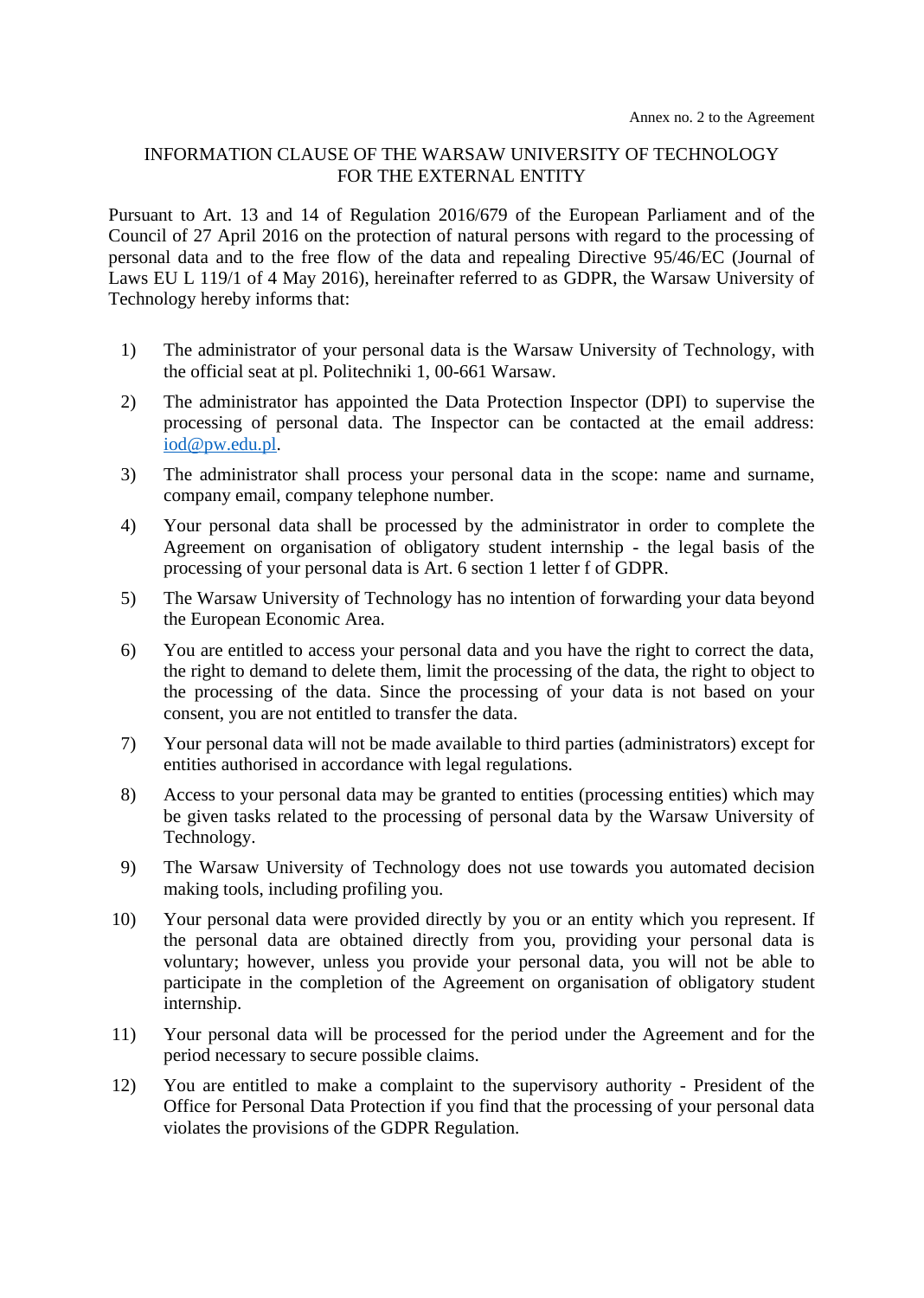# INFORMATION CLAUSE OF THE EXTERNAL ENTITY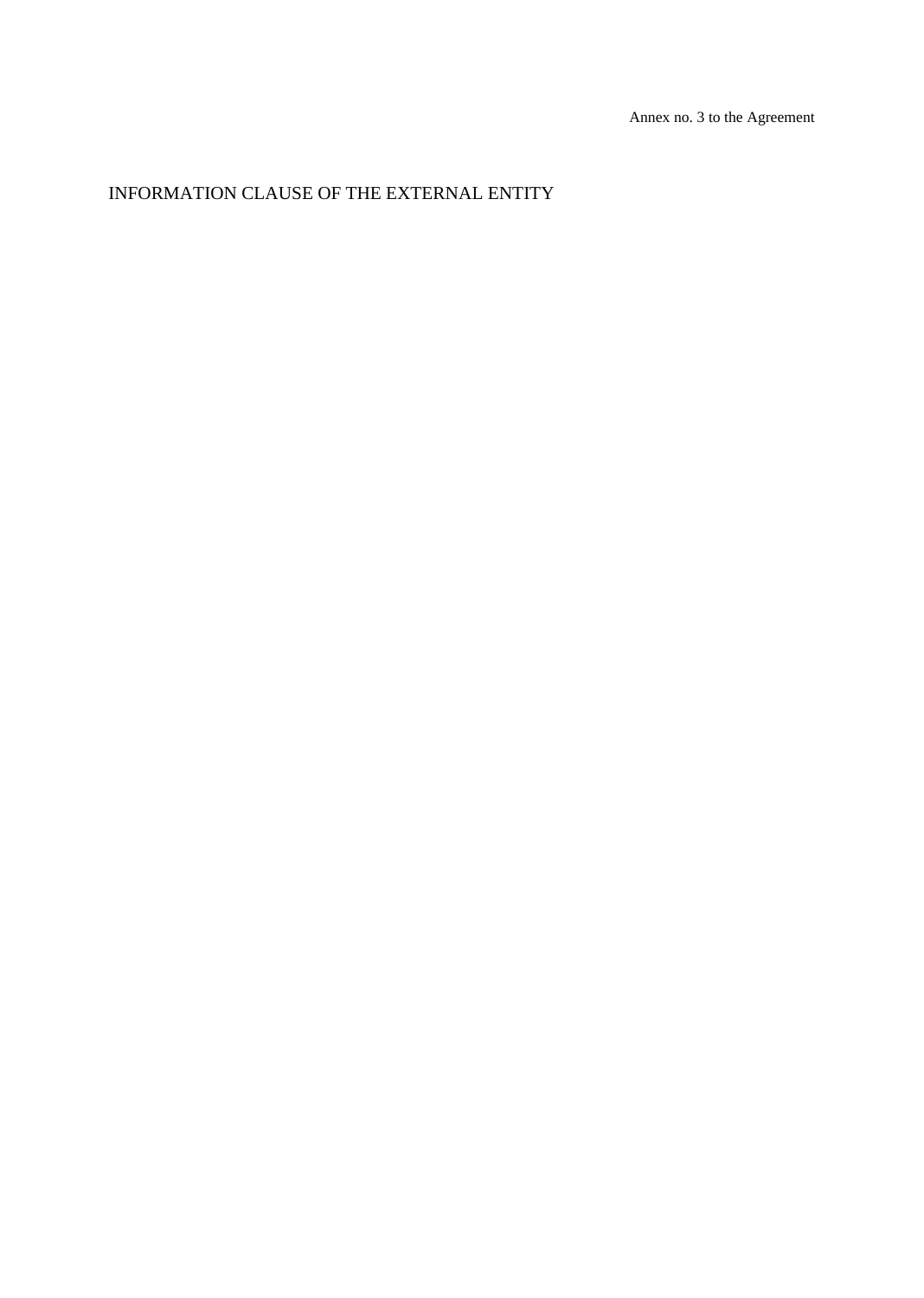Annex no. 3 to Regulation no. 45/2021 of the WUT Rector

Warsaw, ……………….

(Stamp of the WUT basic organisationalunit)

# **REFERRAL**

Pursuant to the concluded Agreement no.........................., I hereby refer: ............................................................................................, ....-year student for the internship: to:...................................................................................................................

*\_\_\_\_\_\_\_\_\_\_\_\_\_\_\_\_\_\_\_\_\_\_\_\_\_\_\_\_\_\_\_\_\_\_\_\_\_\_\_\_\_\_\_\_\_\_\_\_\_\_\_\_\_\_\_\_\_\_\_\_\_\_\_\_\_\_\_\_\_\_\_\_\_\_\_*

Duration of the internship from:................ to:..............................

(stamp and signature of the head of the basic organisational unit or the person authorised)

*(Please, return the certificate on the completion of the internship)*

**………………………….** *place/date*

# **CERTIFICATE ON THE COMPLETION OF THE INTERNSHIP**

I hereby certify that:.................................................. ...................... - year student, pursuant to the Agreement no. ........................, completed the internship: in:............................................................................................................................. in the period from:............... to:...................................... Comments of the external entity/WUT organisational unit\*: ………………………………………………………………….. (*stamp of the external entity/WUT organisational unit) (stamp and signature of the person authorised)*

\* delete as applicable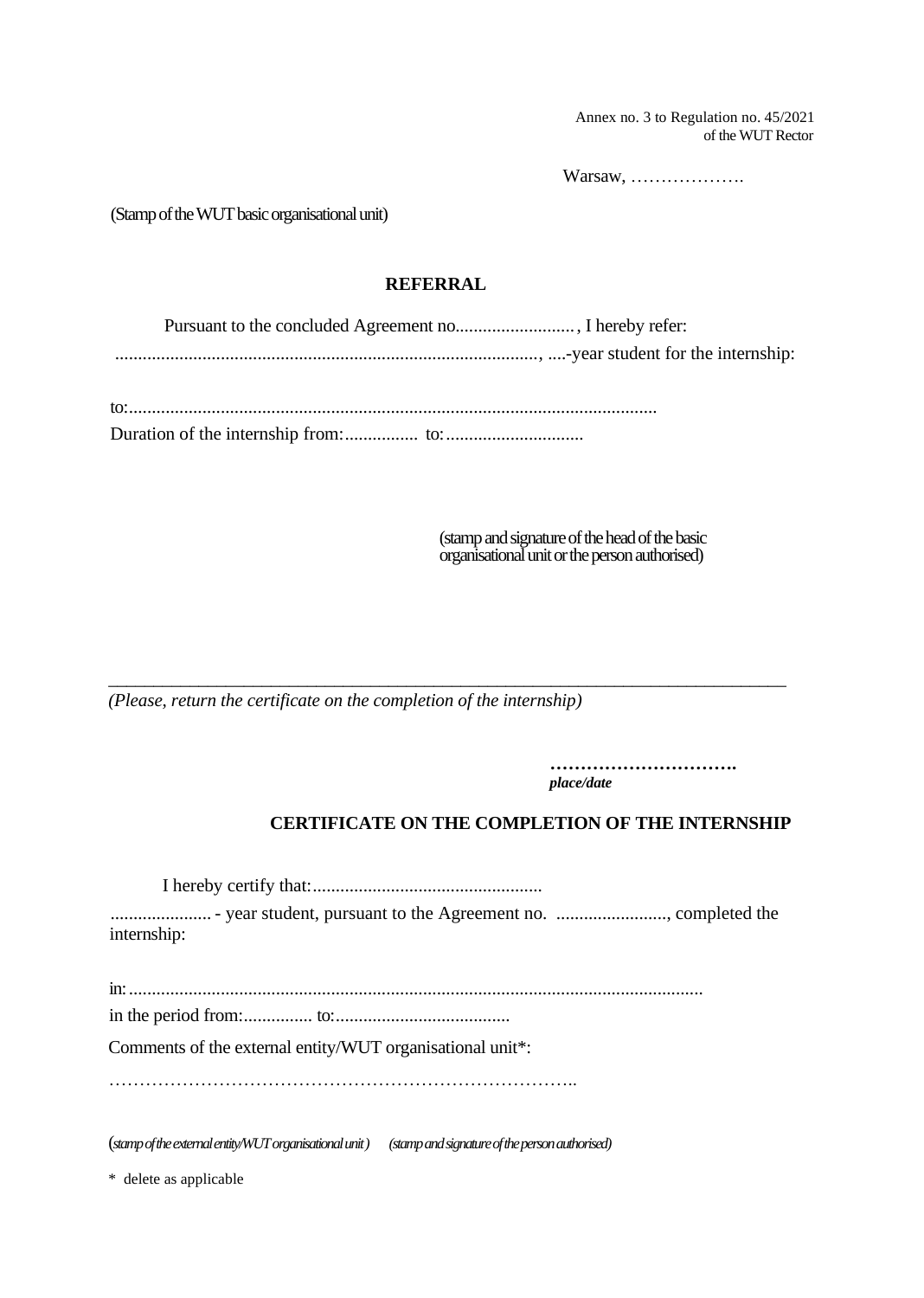Annex no. 4 to Regulation no. 45/2021 of the WUT Rector

# **STUDENT INTERNSHIP REPORT OF THE STUDENT OF THE FACULTY OF ……………………. OF THE WARSAW UNIVERSITY OF TECHNOLOGY**

(name of the Faculty)

| -------------- COMPLETED BY THE STUDENT --------------                                                 |            |            |
|--------------------------------------------------------------------------------------------------------|------------|------------|
|                                                                                                        |            |            |
|                                                                                                        |            |            |
|                                                                                                        |            |            |
|                                                                                                        | dd-mm-yyyy | dd-mm-yyyy |
|                                                                                                        |            |            |
| Name of the External Entity/WUT organisational unit*:                                                  |            |            |
|                                                                                                        |            |            |
| Address of the External Entity/WUT organisational unit *:                                              |            |            |
|                                                                                                        |            |            |
| Internship coordinator from the External Entity/WUT organisational unit <sup>*</sup> : (name, surname, |            |            |
| phone number, e-mail)                                                                                  |            |            |
|                                                                                                        |            |            |
|                                                                                                        |            |            |
| Scope of business of the External Entity:                                                              |            |            |
|                                                                                                        |            |            |
|                                                                                                        |            |            |
|                                                                                                        |            |            |

# ----COMPLETED BY THE REPRESENTATIVE OF THE EXTERNAL ENTITY----

| no.        | Date/number<br>of hours | Tasks completed | Confirmation of<br>attendance,<br>comments |
|------------|-------------------------|-----------------|--------------------------------------------|
|            |                         |                 |                                            |
| $\bigcap$  |                         |                 |                                            |
| $\sqrt{2}$ |                         |                 |                                            |